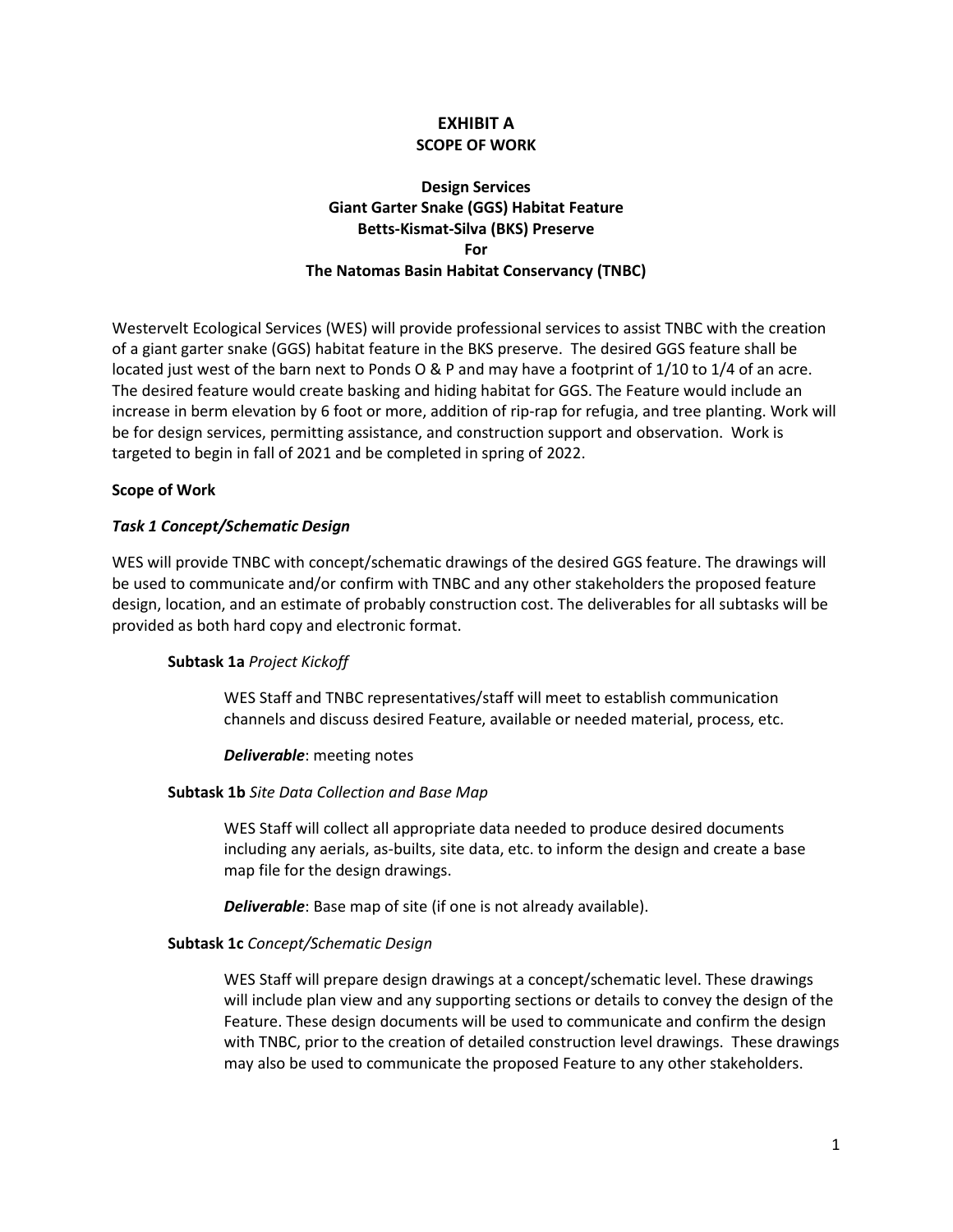*Deliverable*: Concept design Graphic and supporting documentation including estimated quantities and costs of materials

### **Subtask 1d** *Design review meeting*

 WES Staff and TNBC representatives/staff will meet to review the prepared prior to beginning work on construction documentation. concept/schematic drawings, estimated quantities and cost estimates prepared to confirm the design, and/or discuss any desired changes to the design and quantities

*Deliverable*: meeting minutes or email communications confirming the design and or any desired changes.

## **Subtask 1e** *Design refinement (IF NEEDED)*

If needed, WES staff will revise the concept/schematic drawings and/or relevant documentation to incorporate and confirm any changes to the concept/schematic design discussed in the design review meeting as described in 1d.

*Deliverable*: revised drawings and/or supporting documents and communications confirming the design and or any desired changes.

## *Task 1 Fee \$3,500*

## *Task 2 Construction Documentation & Permit Support*

 assist TNBC in securing the appropriate environmental and/or construction permits for the proposed Feature. It is understood that TNBC will be seeking public bid for the construction contractor selection. Wes will advance the proposed concept design to construction documentation. In addition WES will

# **Subtask 2a** *Construction Documentation*

WES will prepare full detailed construction documentation, supporting specifications, and construction bid item sheets. Construction documentation will be shared at the following milestones to ensure the design and design documentation is being developed appropriately: 30%, 70%, 100%.

# *Deliverables:*

- construction documentation at 30%, 70% and 100% completion. The construction drawings will include:
	- cover
	- notes
	- **EXISTING CONDUCTS**
	- grading
	- planting
	- details/sections
- Refined cost estimate

### **Subtask 2b** *Permit Support*

 anticipated that a Sacramento Grading permit and a Section 7 Consultation may be needed. Wes will provide permit support to ensure construction meets regulatory requirements. It is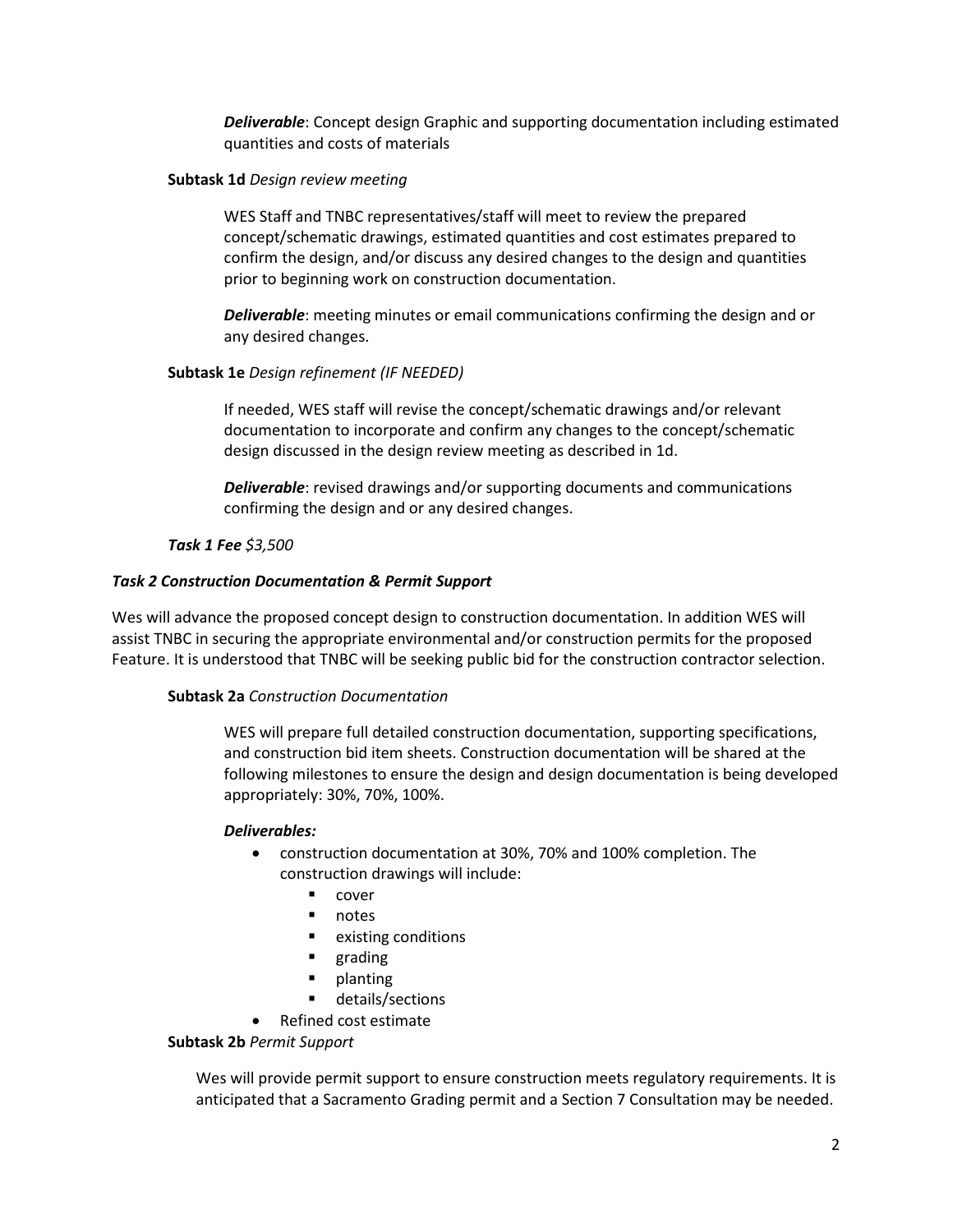- • A Sacramento County grading permit is triggered when over 350 cu yds of material is moved. This project is likely to move more material that this trigger amount.
- The limit of work will be less than an acre and will therefore not NPDES Construction General Permit Coverage. There will be erosion control plans and specifications included in the construction package.
- • The work will remain outside of any existing wetland footprints and will therefore not require environmental permits (404, 401).

 *Deliverables:* completed permit applications and copies of any agency email communication.

## *Task 2 Fee \$5,500*

### *Task 3 Construction Oversight*

 Westervelt will provide support to TNBC with the selection of a contractor as well as assistance and oversight of the selected contractor in the implementation of the GGS feature.

### **Subtask 3a** *Construction Bid Support*

 bid meeting on site and site orientation. WES staff will also prepare bid clarifications if WES Staff will support TNBC in the selection of a contractor by being available for preneeded.

Deliverables:

- materials and cost bid sheet
- Written bid clarifications via email

### **Subtask 3b** *Construction Oversight*

 WES staff will be available for construction Kickoff, environmental and best available for site visits if unexpected conditions arise or decisions need to be made in the field. WES staff will verify contractor field marking/staking, extents of work, grade and review / verification of the seeding and erosion control measures. WES staff will management practices training (initial and occasional tailgate). WES staff will also be check (rough & finish), field review of grading activities, evaluation of plant material, provide final construction completion review and approval.

### *Deliverables:*

- Training log sheets
- Site visit logs
- Redlined drawings of changes made in the field.

### *Task 3 Fee \$3,000*

 **Fees:** WES's hourly fee schedule is attached. The proposed scope of work will not exceed \$12,000. additional project task refinement through communications, kickoff meeting or design refinement. Additional meetings will be invoiced on a time and material basis. The costs may be adjusted after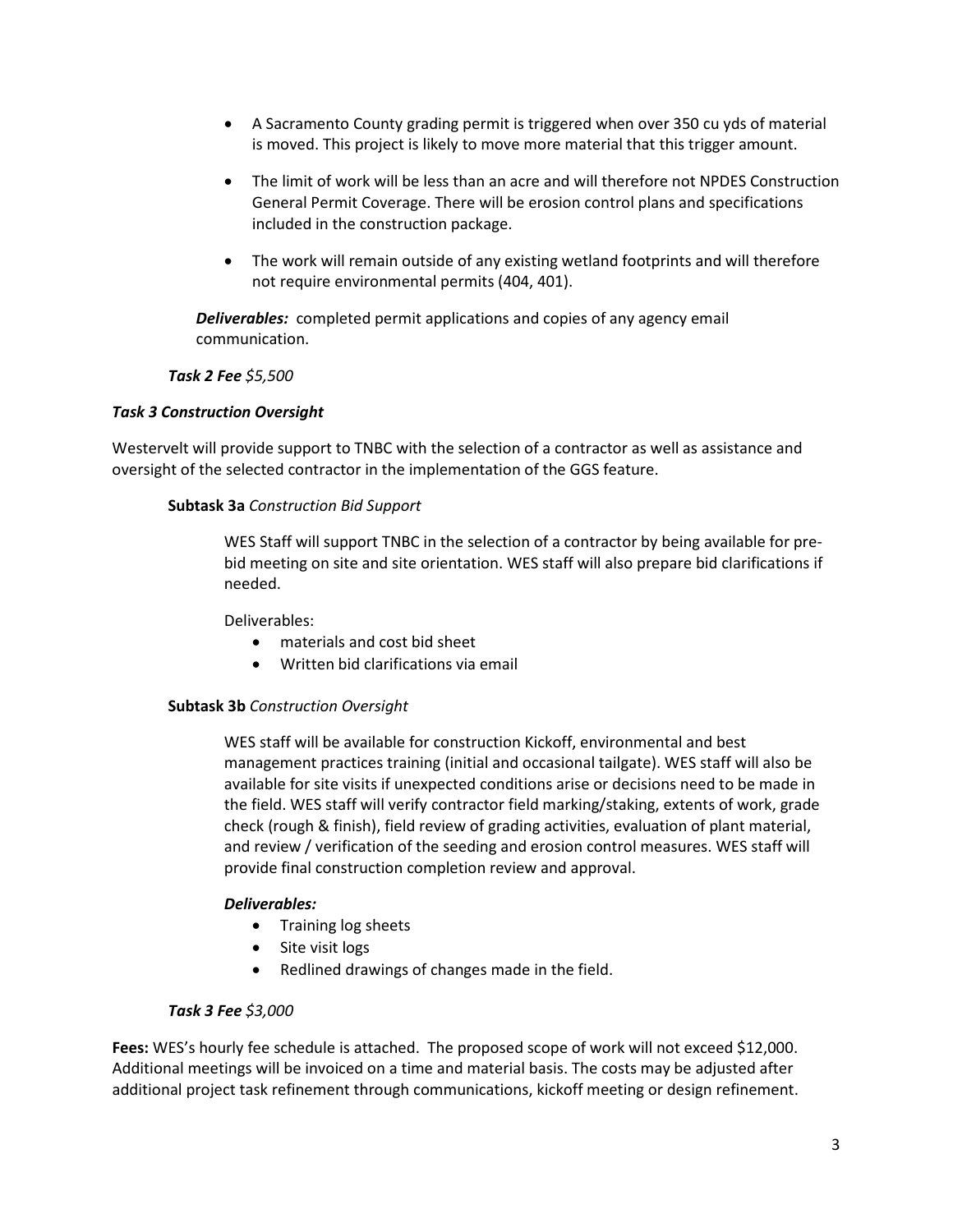

# **2021 BILLING RATES**

(Rates are effective January 1, 2021, and are subject to annual adjustments for cost of living)

| <b>PROFESSIONAL STAFF TYPE</b>                | <b>HOURLY RATE</b> |
|-----------------------------------------------|--------------------|
| Project Principal                             | \$290.00           |
| Senior Project Manager                        | \$250.00           |
| Senior Biologist/Ecologist                    | \$215.00           |
| <b>Senior Conservation Planner</b>            | \$215.00           |
| Senior Habitat Restoration Designer           | \$215.00           |
| Senior Market/Financial Analyst               | \$215.00           |
| Senior GIS Analyst                            | \$190.00           |
| <b>Associate Habitat Restoration Designer</b> | \$173.00           |
| Associate Biologist/Ecologist                 | \$152.00           |
| <b>Associate Conservation Planner</b>         | \$152.00           |
| <b>Staff Habitat Restoration Designer</b>     | \$131.00           |
| <b>Associate GIS Analyst</b>                  | \$118.00           |
| <b>Staff Biologist/Ecologist</b>              | \$108.00           |
| <b>Staff Conservation Planner</b>             | \$108.00           |
| Associate Market/Financial Analyst            | \$105.00           |
| <b>Staff GIS Analyst</b>                      | \$85.00            |
| <b>Administrative Assistant</b>               | \$82.00            |
| Field Technician                              | \$77.00            |